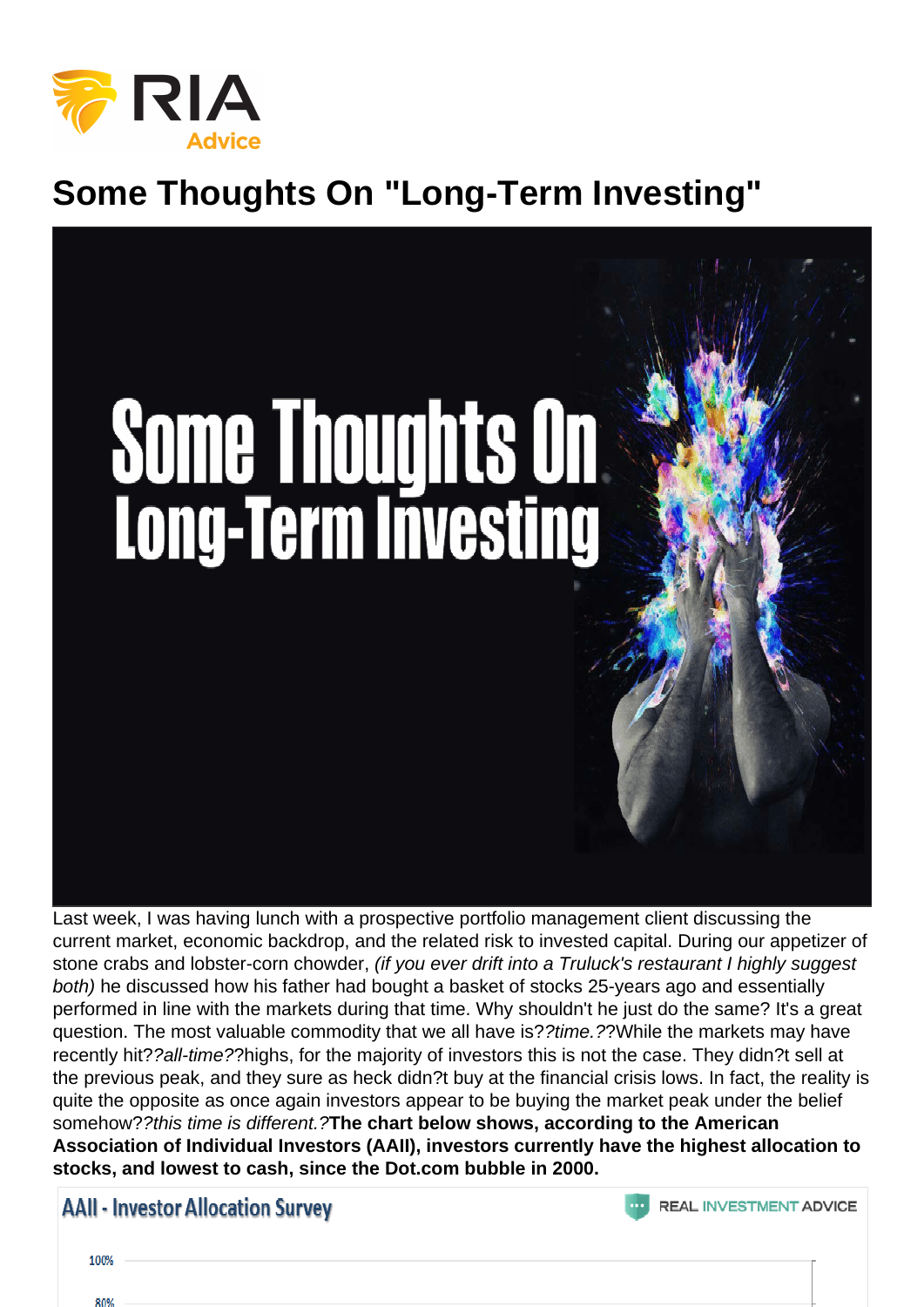But, even if investors have fully recovered from the financial crisis, or the??Dot.com??bust, the time lost in getting back to even can never be recovered. Unfortunately, for far too many Americans today, time will run out leaving them faced with the tough retirement choices of [being forced to work far longer](https://realinvestmentadvice.com/the-insecurity-of-social-security/) than they ever planned. Yet, after two major market reversions, business remains brisk for fortune tellers, psychics and market analysts who continue to make guesses about the future. Amazingly, individuals still place too much faith in predictions of these future outcomes when it comes?to their savings , and more importantly, their retirement. I was listening to an interview by a leading asset manager who says that the market will end the year higher and you should remain fully invested in the market. This sounds great, and there is a decent possibility he will be right. However, this is the same prediction made every year, just as it was made in 2000 and 2008. The issue is that when these??prognostications??go wrong, it?can be fatal to those retirement goals. In order to be truly successful over the long term, and this is especially important if you are close to your retirement date, a focus on 1) capital preservation and 2) a rate of return sufficient to offset inflationary pressures are the most critical. The second part is the most important. People that?try to build wealth by investing, rather than saving, ?tend to lose more often than not as they inherently take on excessive risk trying to[?](https://realinvestmentadvice.com/some-thoughts-on-long-term-investing/index.php/component/flexicontent/2-the-daily-x-change/1631-why-you-can-t-beat-the-index.html?Itemid=164)[?beat the market.?](https://realinvestmentadvice.com/here-is-why-you-shouldnt-benchmark-your-portfolio/) The understanding, which has been lost in recent years by both advisors and investors, is the financial markets are a tool to make sure that your? ? ?savings? ?maintain their future purchasing power parity. In other words, your ?savings ?are adjusted for inflation over time. It is important to remember this. NONE OF US are investors. Not in any sense of the word. We are all?SPECULATORS betting on the future price movement of the market . The difference, just as gamblers in a casino, that separates winners from losers is knowing the odds of success on each and every bet you make. If the odds of success are high then make a bet. If not, don?t. I have never understood the rationale of individuals who tell me they??have to be invested?. Why? Investing just for the sake of having your money in the stock market is a fools bet. As the old adage goes:

## ?If you are sitting at a poker table and can?t figure out who the pigeon is?it is probably you.?

If you truly have 30 years to be invested before you retire, then you can ignore this article, buy a stock market index fund, stick 20% of income into it every month, and most likely you will be better off than most. However, if you are like me, and the millions of other Americans who are within 10- 15 years to retirement, we don?t have the luxury of time on our side. Therefore, sudden market losses can be devastating to long term financial sustainability in retirement. The most basic goal of investing is to??buy low??and??sell high.??This is the only way money is actually created out of the investment process. ?Unfortunately, this obvious rule is consistently disregarded as investors panic and sell at market lows, or greedily buy market tops. It is human nature, and emotionally based investing almost always results in losses. For those individuals willing to bet at the casino without even looking at their hand, they are most likely going to lose much more often than they win. A Function Of Math Let?s assume that you want to maintain an annualized return of 10% over the next 5 years. Here are the hypothetical market returns:? +10%, +10%, +10%?- 10%, +10%.? Those returns look stellar on the surface.? However, the impact on actual investment dollars is quite different.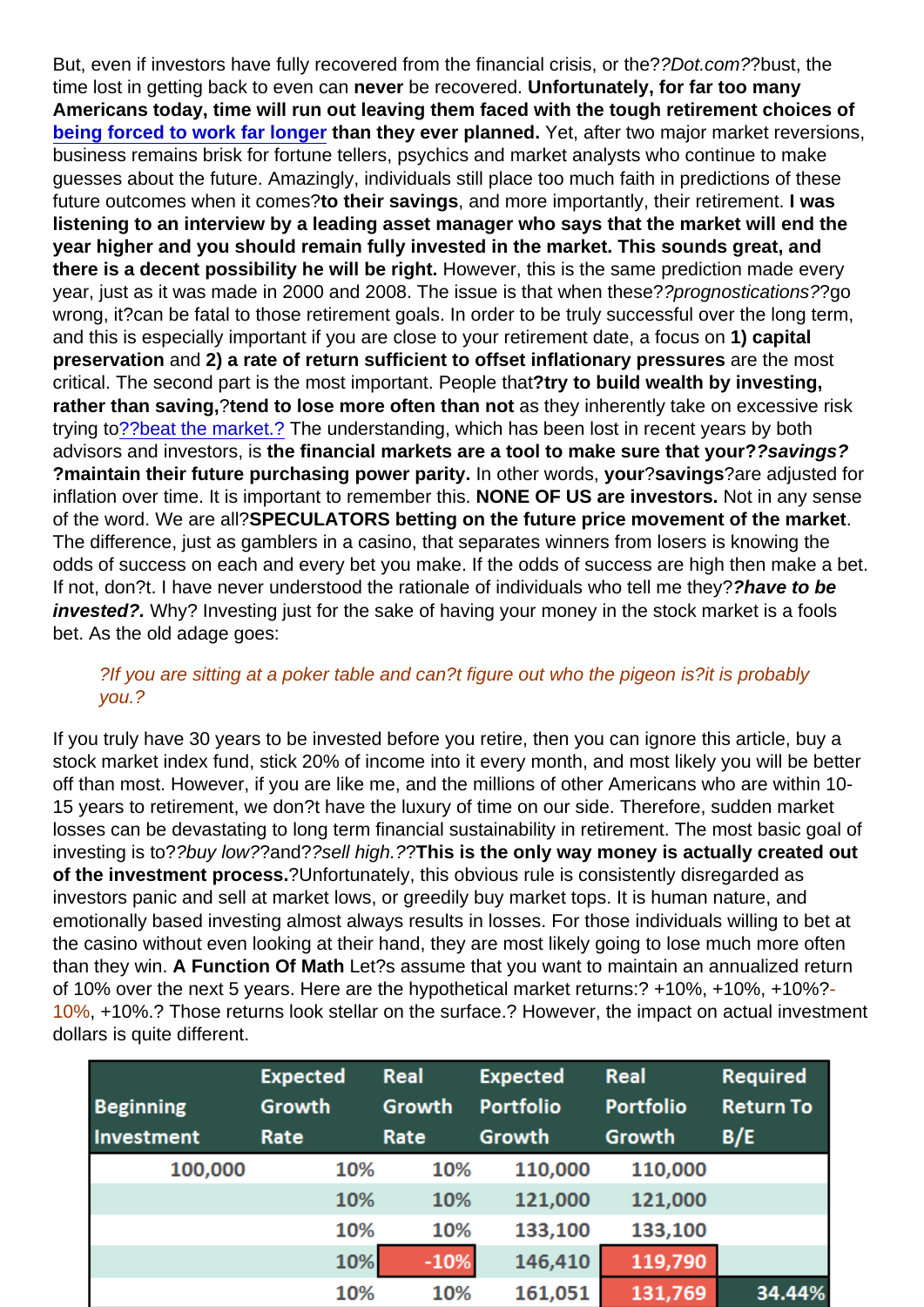While many individuals profess to regularly beat the market ? the reality is that few do. Most investors tend to do well on the way up but fail to sell before the decline. However, for argument sake, we will assume that the average investor exactly matches market returns. The table shows an investment of \$100,000 based on our hypothetical returns for the five-year period. The important point is that it only takes one draw down over any one-year period to destroy compounded returns .?In our example, it would take an astounding 34% return in year 5 to return the portfolio to the original goal. Furthermore, the compounded annual growth rate is cut by almost half due to the one down year.? This is why most investors real net returns since the turn of the century are far less than that of the actual market. Emotional mistakes of selling low, and buying high, have consistently put investors on the wrong side of their investment goals. As Albert Einstein once stated:

## ?The most powerful force in the universe is that of compounding.???

However, compounding of returns only works with investments that have?NO downside risk. ?Price declines destroy the effect of compounding rapidly. This is why employing a more conservative approach to investing over the??long term??has a higher chance of success than chasing a random benchmark.

## Back To Lunch

While my prospective client's father had done very well by simply holding stocks and performing "in line with the market" over the 25-year period, my question was simple:

"How much better would he have done by avoiding some of the draw downs along the way?"?

This was a point [I addressed recently:](https://realinvestmentadvice.com/stocks-the-great-wealth-equalizer/)

"The chart below is the inflation-return of \$1000 invested in 1995 with \$100 added monthly.?The blue line represents the impact of the investment using simple dollar-cost averaging. The red line represents a 'lump sum'?approach. ?The lumpsum approach utilizes a simple weekly moving average crossover as a signal to either dollar cost average into a portfolio?OR?move to cash. The impact of?NOT DESTROYING?investment capital by buying into a declining market is significant."